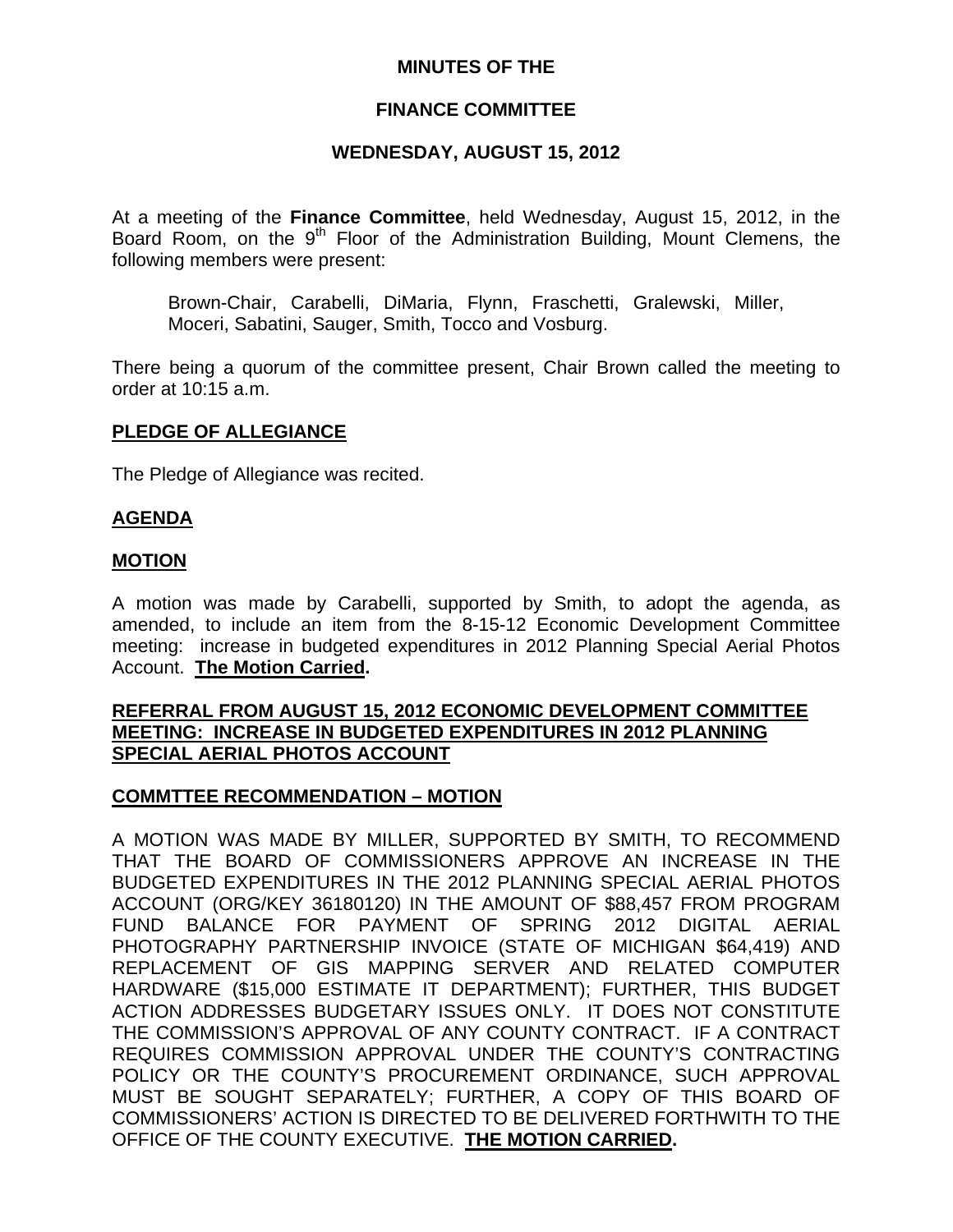# **REFERRALS FROM JULY 24, 2012 JUSTICE & PUBLIC SAFETY COMMITTEE MEETING**

## **Information on Clerk's Plan to Improve Juror Payment System**

Todd Schmitz gave an overview of the plans to improve the Jury Room.

The following commissioner spoke: Chair Brown.

## **MOTION**

A motion was made by Carabelli, supported by Sauger, to receive and file the plan by the County Clerk to improve the Juror Payment System by offering jurors 1) the option to check-in for morning jury duty at area restaurants and businesses, 2) the option to check-in at downtown establishments for jury duty after lunch, 3) the option to be paid electronically the same day they complete their jury service, 4) the option to pay for restaurant meals and other downtown services electronically using their juror e-pay the same day jurors service and 5) the option to donate some or all of their juror compensation to the county at a one-time cost of \$2,500 and no net annual cost to the County. Funds are available from the Clerk's Special Projects Account (\$10121501- 96600) for the one-time cost and from savings achieved by the Clerk through efficient administration of the Jury Room, savings from not issuing and mailing paper checks and revenue from juror voluntary contributions. If at any time the anticipated savings and revenue do not cover the cost of the Juror E-Pay System, then it would be discontinued until an alternative funding plan is found. **The Motion Carried.**

## **2012 Budget Transfer Requests for Fund 350 Emergency Management Grants**

## **COMMITTEE RECOMMENDATION – MOTION**

A MOTION WAS MADE BY DiMARIA, SUPPORTED BY GRALEWSKI, TO RECOMMEND THAT THE BOARD OF COMMISSIONERS APPROVE THE 2012 BUDGET TRANSFER REQUESTS FOR FUND 350 EMERGENCY MANAGEMENT GRANTS IN THE AMOUNT OF \$241,000 FOR THE 2008 URBAN AREA SECURITY INITIATIVE (UASI) GRANT PROGRAM AND \$185,000 FOR THE 2009 URBAN AREA SECURITY INITIATIVE (UASI) GRANT PROGRAM; FURTHER, THIS BUDGET ACTION ADDRESSES BUDGETARY ISSUES ONLY. IT DOES NOT CONSTITUTE THE COMMISSION'S APPROVAL OF ANY COUNTY CONTRACT. IF A CONTRACT REQUIRES COMMISSION APPROVAL UNDER THE COUNTY'S CONTRACTING POLICY OR THE COUNTY'S PROCUREMENT ORDINANCE, SUCH APPROVAL MUST BE SOUGHT SEPARATELY; FURTHER, A COPY OF THIS BOARD OF COMMISSIONERS' ACTION IS DIRECTED TO BE DELIVERED FORTHWITH TO THE OFFICE OF THE COUNTY EXECUTIVE. **THE MOTION CARRIED.**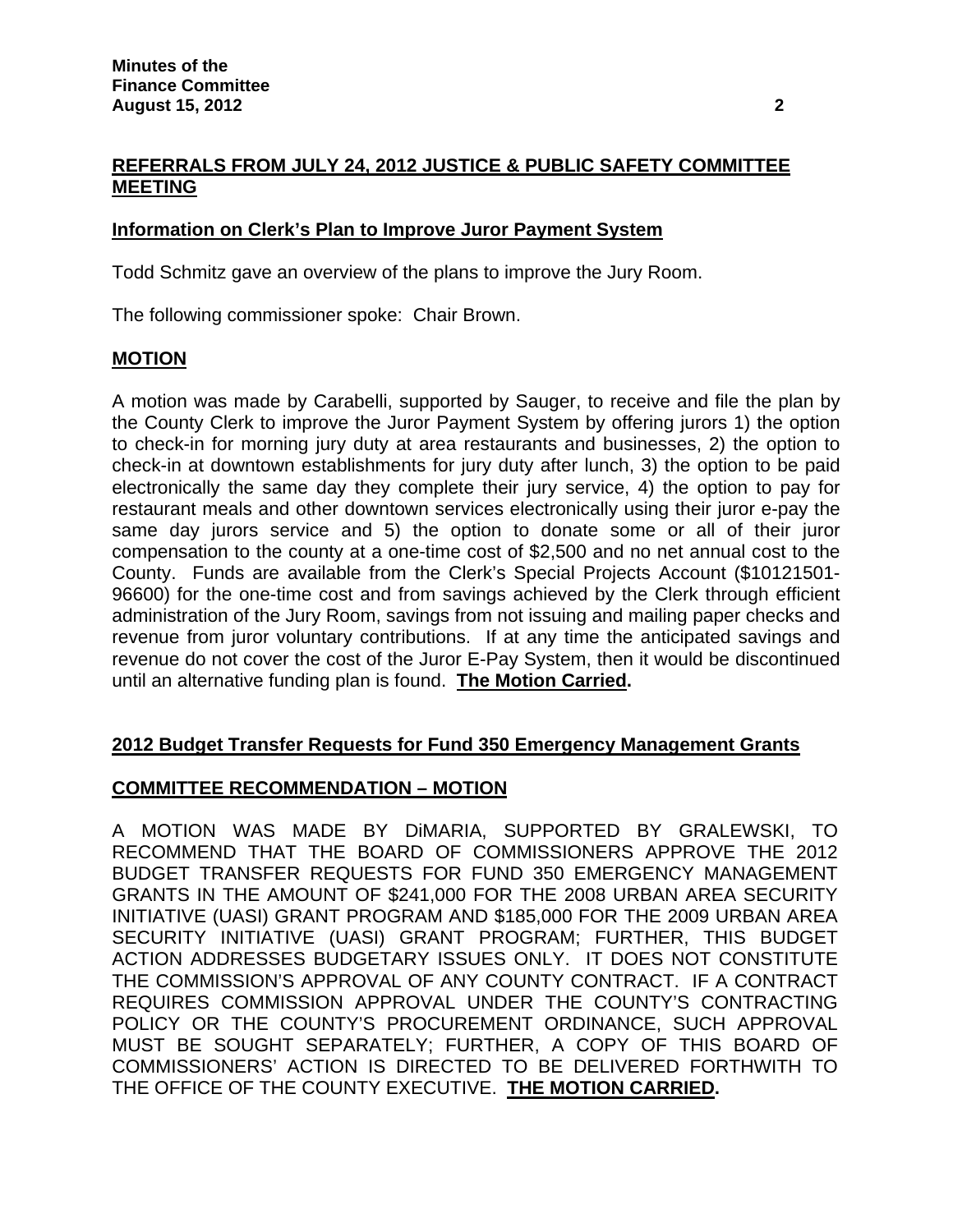# **REFERRALS FROM JULY 24, 2012 HEALTH & HUMAN SERVICES COMMITTEE MEETING**

# **Budget Amendment in 2011-12 Health Grant Fund**

#### **COMMITTEE RECOMMENDATION – MOTION**

A MOTION WAS MADE BY FRASCHETTI, SUPPORTED BY MOCERI, TO RECOMMEND THAT THE BOARD OF COMMISSIONERS APPROVE INCREASES IN BUDGETED REVENUES AND EXPENDITURES IN THE 2011/12 HEALTH GRANT FUND IN THE NET AMOUNT OF \$105,405 TO ACCOUNT FOR DIFFERENCES BETWEEN THE FINAL AMOUNTS AWARDED AND THE AMOUNTS INCLUDED IN THE 2011/12 BUDGET APPROVED BY THE BOARD OF COMMISSIONERS IN SEPTEMBER, 2011; FURTHER, THIS BUDGET ACTION ADDRESSES BUDGETARY ISSUES ONLY. IT DOES NOT CONSTITUTE THE COMMISSION'S APPROVAL OF ANY COUNTY CONTRACT. IF A CONTRACT REQUIRES COMMISSION APPROVAL UNDER THE COUNTY'S CONTRACTING POLICY OR THE COUNTY'S PROCUREMENT ORDINANCE, SUCH APPROVAL MUST BE SOUGHT SEPARATELY; FURTHER, A COPY OF THIS BOARD OF COMMISSIONERS' ACTION IS DIRECTED TO BE DELIVERED FORTHWITH TO THE OFFICE OF THE COUNTY EXECUTIVE. **THE MOTION CARRIED.** 

## **2012 Budget Transfer Request/Martha T. Berry**

## **COMMITTEE RECOMMENDATION – MOTION**

A MOTION WAS MADE BY SAUGER, SUPPORTED BY MOCERI, TO RECOMMEND THAT THE BOARD OF COMMISSIONERS APPROVE THE 2012 BUDGET TRANSFER TO DECREASE SUPPLIES/SERVICES BY \$90,000 AND DECREASE CONTRACT SERVICES BY \$135,000 AND TO INCREASE CAPITAL OUTLAY BY \$225,000 FOR MARTHA T. BERRY MEDICAL CARE FACILITY, WITH AN AMENDMENT AS FOLLOWS: IN AWARDING THIS BID, THAT LOCAL FIRMS SHALL BE CONSIDERED"; FURTHER, THIS BUDGET ACTION ADDRESSES BUDGETARY ISSUES ONLY. IT DOES NOT CONSTITUTE THE COMMISSION'S APPROVAL OF ANY COUNTY CONTRACT. IF A CONTRACT REQUIRES COMMISSION APPROVAL UNDER THE COUNTY'S CONTRACTING POLICY OR THE COUNTY'S PROCUREMENT ORDINANCE, SUCH APPROVAL MUST BE SOUGHT SEPARATELY; FURTHER, A COPY OF THIS BOARD OF COMMISSIONERS' ACTION IS DIRECTED TO BE DELIVERED FORTHWITH TO THE OFFICE OF THE COUNTY EXECUTIVE. **THE MOTION CARRIED.** 

## **SECOND QUARTER FINANCIAL REPORT FOR MARTHA T. BERRY**

## **MOTION**

A motion was made by Vosburg, supported by Miller, to receive and file the Second Quarter Financial Report for Martha T. Berry.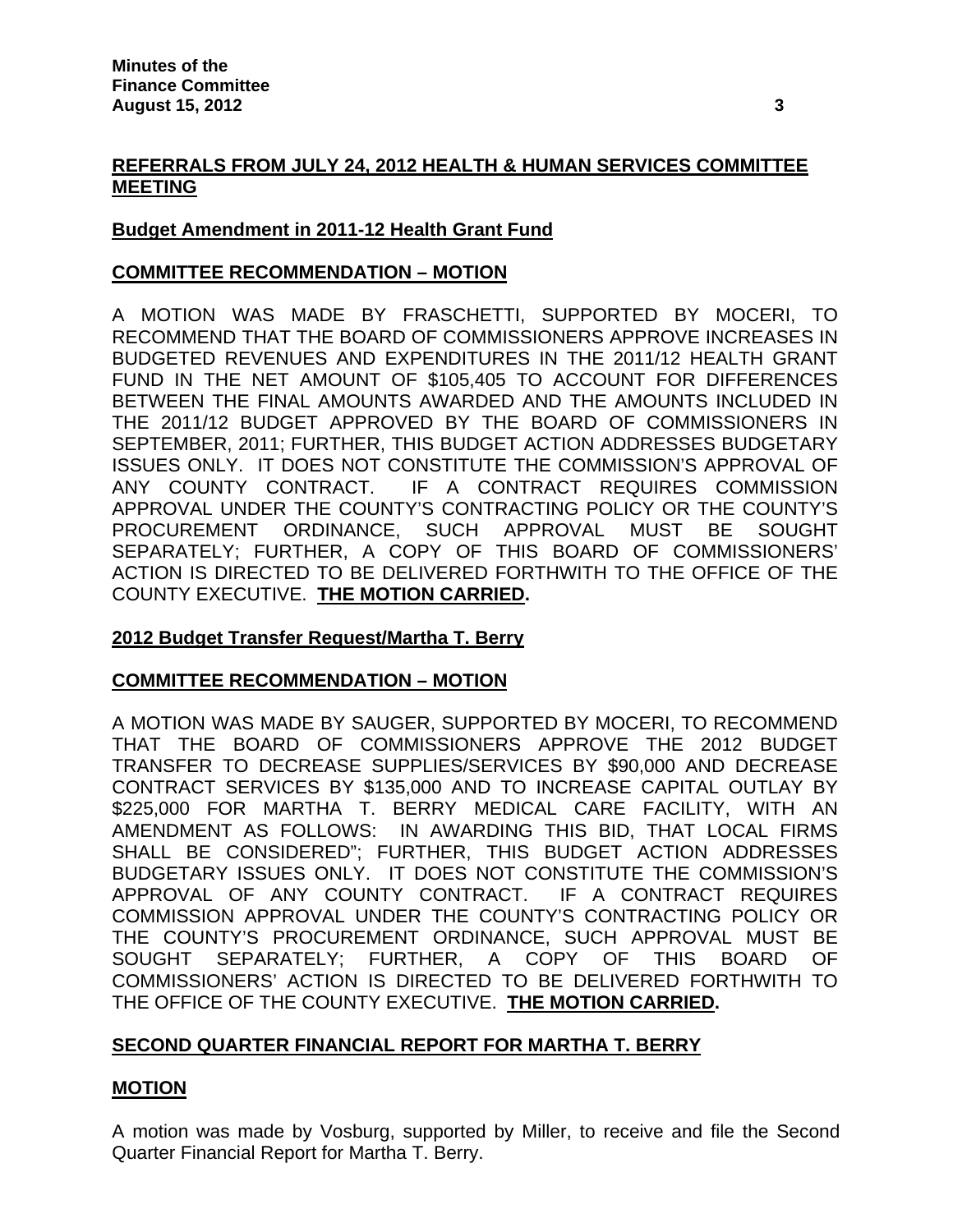Jennifer Morgan, Director/Administrator, gave an overview and noted that the facility's current occupancy rate is 99 percent.

The following commissioners spoke: Vosburg, Brown and Sauger.

Chair Brown called for a vote on the motion and **The Motion Carried.**

## **ADOPT RESOLUTION AUTHORIZING ISSUANCE OF BONDS FOR THE MACOMB COUNTY WASTEWATER DISPOSAL DISTRICT**

Bill Misterovich provided an overview.

## **COMMITTEE RECOMMENDATION – MOTION**

A MOTION WAS MADE BY FRASCHETTI, SUPPORTED BY GRALEWSKI, TO RECOMMEND THAT THE BOARD OF COMMISSIONERS ADOPT A RESOLUTION AUTHORIZING THE ISSUANCE AND SALE OF REVENUE BONDS FOR THE MACOMB COUNTY WASTEWATER DISPOSAL DISTRICT.

Commissioner Moceri requested a list of all bonds pertaining to the Wastewater District, as well as new projects, and to include the amounts of the bonds and dates for repayment.

A ROLL CALL VOTE WAS TAKEN AS FOLLOWS:

VOTING YES WERE CARABELLI, FLYNN, FRASCHETTI, GRALEWSKI, MOCERI, SABATINI, SAUGER, VOSBURG, MILLER AND BROWN. THERE WERE 10 "YES" VOTES.

#### **THE MOTION CARRIED.**

## **ITEMS WAIVED BY JUSTICE & PUBLIC SAFETY COMMITTEE CHAIR**

#### **2012 Budget Adjustments/Sheriff's Office**

#### **COMMITTEE RECOMMENDATION – MOTION**

A MOTION WAS MADE BY FRASCHETTI, SUPPORTED BY SAUGER, TO RECOMMEND THAT THE BOARD OF COMMISSIONERS CONCUR WITH THE SHERIFF'S OFFICE AND FINANCE DEPARTMENT REQUEST TO MAKE 2012 BUDGET ADJUSTMENTS OF ROLLING FORWARD THE ENDING 2011 BALANCE OF \$67,340 IN THE FOLLOWING ACCOUNT: 229 30551 STATE – ACT 302 TRAINING FUNDS; FURTHER, THIS BUDGET ACTION ADDRESSES BUDGETARY ISSUES ONLY. IT DOES NOT CONSTITUTE THE COMMISSION'S APPROVAL OF ANY COUNTY CONTRACT. IF A CONTRACT REQUIRES COMMISSION APPROVAL UNDER THE COUNTY'S CONTRACTING POLICY OR THE COUNTY'S PROCUREMENT ORDINANCE, SUCH APPROVAL MUST BE SOUGHT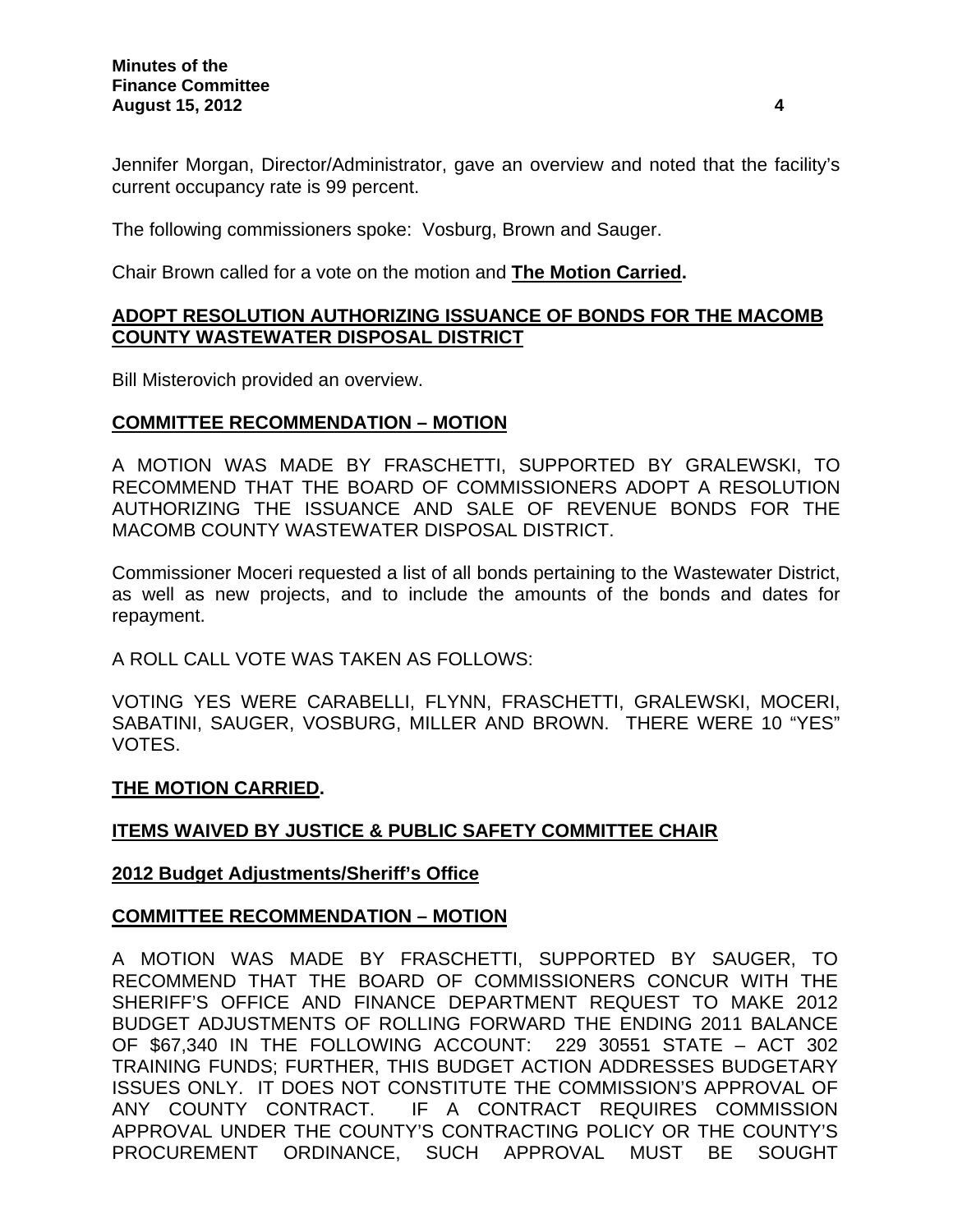SEPARATELY; FURTHER, A COPY OF THIS BOARD OF COMMISSIONERS' ACTION IS DIRECTED TO BE DELIVERED FORTHWITH TO THE OFFICE OF THE COUNTY EXECUTIVE.

Commissioner Miller requested that a discussion be held at a future meeting regarding training grants and what the funds are used for.

Chair Brown called for a vote on the motion and **THE MOTION CARRIED.** 

## **Authorize Juvenile Justice Center to Hire Substitute Youth Specialist Per Macomb County's Charter Section 10.6.2**

#### **COMMITTEE RECOMMENDATION – MOTION**

A MOTION WAS MADE BY SAUGER, SUPPORTED BY FRASCHETTI, TO RECOMMEND THAT THE BOARD OF COMMISSIONERS AUTHORIZE THE MACOMB COUNTY JUVENILE JUSTICE CENTER TO HIRE CHRISTINE RICHARD TO THE POSITION OF SUBSTITUTE YOUTH SPECIALIST AS PER MACOMB COUNTY'S CHARTER 10.6.2; FUNDING IS AVAILABLE IN 293 14662 70203; FURTHER, A COPY OF THIS BOARD OF COMMISSIONERS' ACTION IS DIRECTED TO BE DELIVERED FORTHWITH TO THE OFFICE OF THE COUNTY EXECUTIVE.

The following commissioner spoke: Miller.

A ROLL CALL VOTE WAS TAKEN AS FOLLOWS:

VOTING YES WERE CARABELLI, FRASCHETTI, GRALEWSKI, SABATINI, SAUGER, VOSBURG AND BROWN. THERE WERE 7 "YES" VOTES.

VOTING NO WERE FLYNN, MOCERI AND MILLER. THERE WERE 3 "NO" VOTES.

#### **THE MOTION CARRIED.**

## **QUARTERLY EXPENDITURE AND REVENUE REPORTS FOR JUNE 30, 2012**

Pete Provenzano overviewed the reports.

The following commissioners spoke: Moceri, Vosburg, Miller, Brown, Flynn and Sauger.

Commissioner Sabatini asked that future reports list a summary of the revenues and expenses on one page and include a favorable/unfavorable column for quarterly actuals.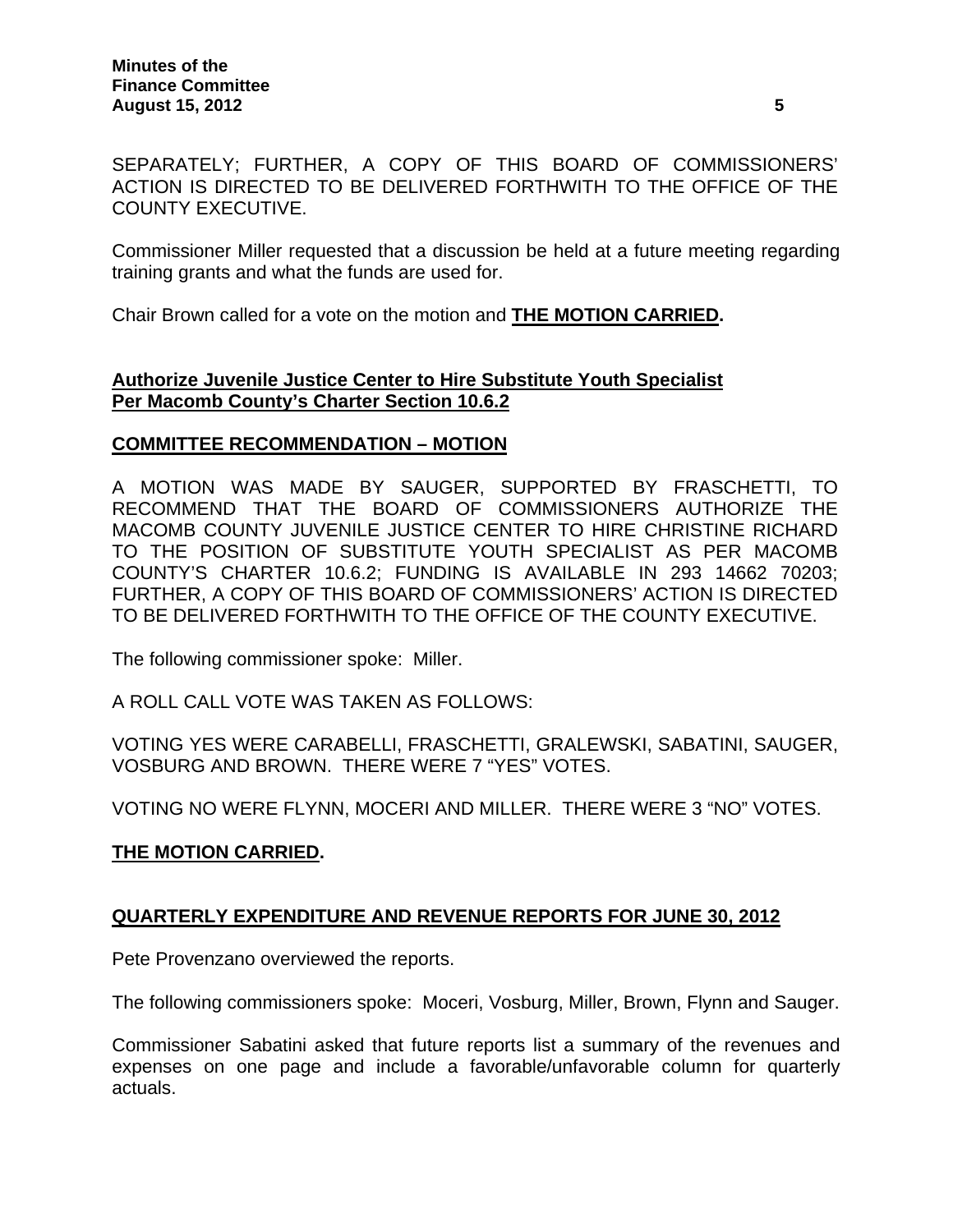### **MOTION**

A motion was made by Sabatini, supported by Miller, to receive and file the Quarterly Revenue and Expenditure Reports for the period ending June 30, 2012 as submitted by the County Executive's Office. **The Motion Carried.** 

#### **REFERRALS FROM 8-14-12 HEALTH & HUMAN SERVICES COMMITTEE MEETING**

#### **Budget Amendment in 2011/12 Health Grant Fund (\$79,241)**

#### **COMMITTEE RECOMMENDATION – MOTION**

A MOTION WAS MADE BY MOCERI, SUPPORTED BY CARABELLI, TO RECOMMEND THAT THE BOARD OF COMMISSIONERS APPROVE INCREASES IN BUDGETED REVENUES AND EXPENDITURES IN THE 2011/12 HEALTH GRANT FUND IN THE NET AMOUNT OF \$79,241 TO ACCOUNT FOR DIFFERENCES BETWEEN THE FINAL AMOUNTS AWARDED AND THE AMOUNTS INCLUDED IN THE 2011/12 BUDGET APPROVED BY THE BOARD OF COMMISSIONERS IN SEPTEMBER, 2011; FURTHER, THIS BUDGET ACTION ADDRESSES BUDGETARY ISSUES ONLY. IT DOES NOT CONSTITUTE THE COMMISSION'S APPROVAL OF ANY COUNTY CONTRACT. IF A CONTRACT REQUIRES COMMISSION APPROVAL UNDER THE COUNTY'S CONTRACTING POLICY OR THE COUNTY'S PROCUREMENT ORDINANCE, SUCH APPROVAL MUST BE SOUGHT SEPARATELY; FURTHER, A COPY OF THIS BOARD OF COMMISSIONERS' ACTION IS DIRECTED TO BE DELIVERED FORTHWITH TO THE OFFICE OF THE COUNTY EXECUTIVE. **THE MOTION CARRIED.** 

#### **Budget Amendment in 2011/12 MCCSA Fund (\$189,033)**

#### **COMMITTEE RECOMMENDATION – MOTION**

A MOTION WAS MADE BY MILLER, SUPPORTED BY MOCERI, TO RECOMMEND THAT THE BOARD OF COMMISSIONERS APPROVE INCREASES IN BUDGETED REVENUES AND EXPENDITURES IN THE 2011/12 MACOMB COUNTY COMMUNITY SERVICES AGENCY'S FUND IN THE NET AMOUNT OF \$189,033 TO ACCOUNT FOR DIFFERENCES BETWEEN THE FINAL AMOUNTS AWARDED AND THE AMOUNTS INCLUDED IN THE 2011/12 BUDGET APPROVED BY THE BOARD OF COMMISSIONERS IN SEPTEMBER, 2011; FURTHER, THIS BUDGET ACTION ADDRESSES BUDGETARY ISSUES ONLY. IT DOES NOT CONSTITUTE THE COMMISSION'S APPROVAL OF ANY COUNTY CONTRACT. IF A CONTRACT REQUIRES COMMISSION APPROVAL UNDER THE COUNTY'S CONTRACTING POLICY OR THE COUNTY'S PROCUREMENT ORDINANCE, SUCH APPROVAL MUST BE SOUGHT SEPARATELY; FURTHER, A COPY OF THIS BOARD OF COMMISSIONERS' ACTION IS DIRECTED TO BE DELIVERED FORTHWITH TO THE OFFICE OF THE COUNTY EXECUTIVE.

The following commissioners spoke: Flynn and Brown.

Chair Brown called for a vote on the motion and **THE MOTION CARRIED.**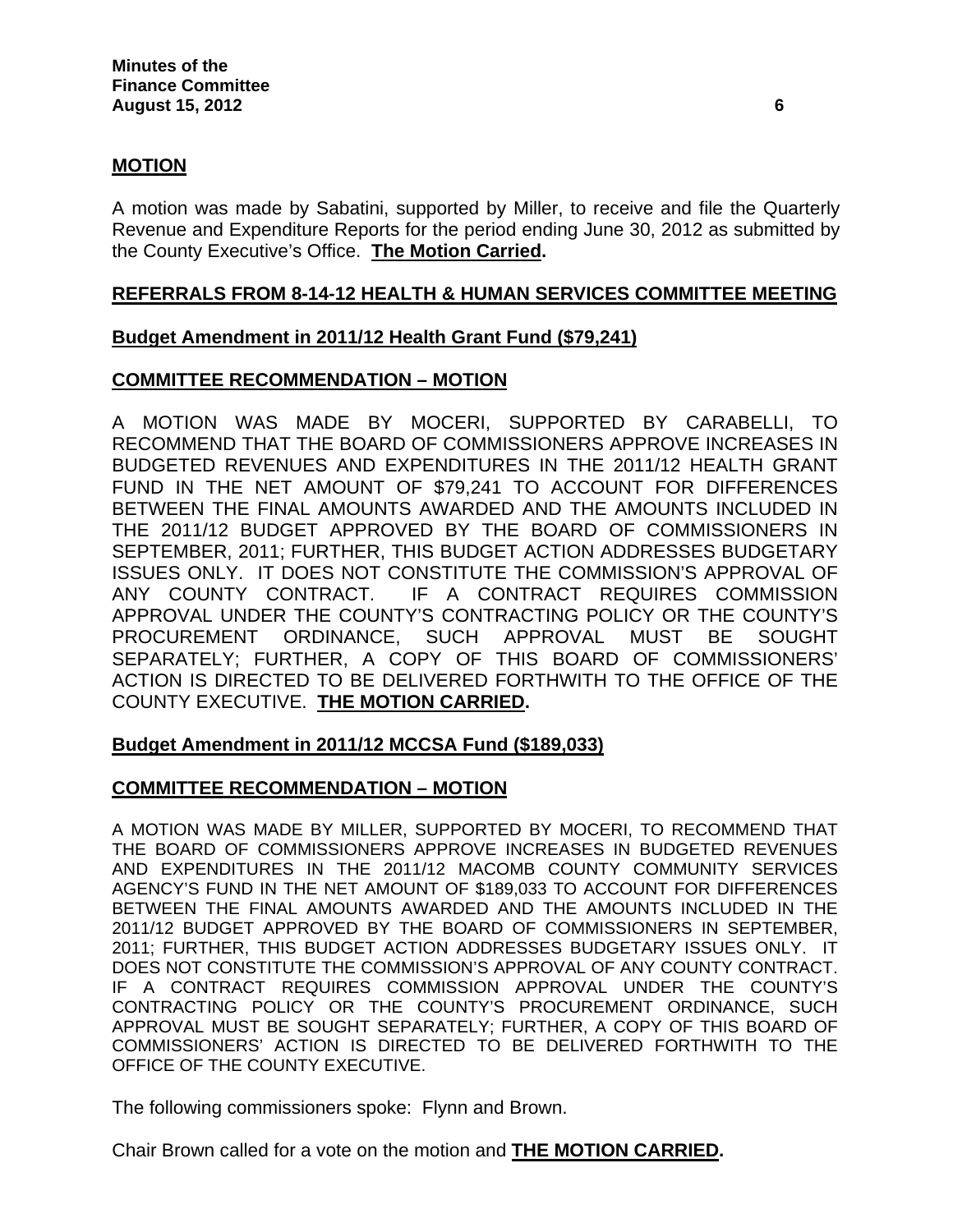# **Budget Amendment in 2011/12 MCCSA Food Program (\$7,000)**

## **COMMITTEE RECOMMENDATION – MOTION**

A MOTION WAS MADE BY MOCERI, SUPPORTED BY MILLER, TO RECOMMEND THAT THE BOARD OF COMMISSIONERS APPROVE THE INCREASES IN THE 2011/12 MACOMB COUNTY COMMUNITY SERVICES AGENCY'S FOOD PROGRAM IN DONATIONS (REVENUES) AND SUPPLIES-FOOD (EXPENDITURES) IN THE AMOUNT THAT DONATIONS EXCEED THE CURRENT BUDGET ON A YEAR-TO-DATE BASIS; THE CURRENT ACTUAL DONATIONS EXCEED BUDGETED DONATIONS BY \$7,000; FURTHER, THIS BUDGET ACTION ADDRESSES BUDGETARY ISSUES ONLY. IT DOES NOT CONSTITUTE THE COMMISSION'S APPROVAL OF ANY COUNTY CONTRACT. IF A CONTRACT REQUIRES COMMISSION APPROVAL UNDER THE COUNTY'S CONTRACTING POLICY OR THE COUNTY'S PROCUREMENT ORDINANCE, SUCH APPROVAL MUST BE SOUGHT SEPARATELY; FURTHER, A COPY OF THIS BOARD OF COMMISSIONERS' ACTION IS DIRECTED TO BE DELIVERED FORTHWITH TO THE OFFICE OF THE COUNTY EXECUTIVE. **THE MOTION CARRIED.** 

Commissioner Moceri noted that these donations are a testament to how the community has come together to support vital services.

## **ADOPTION OF PROCLAMATIONS**

#### **Commending Debbie Hampton on Her Years of Service to the Community (offered by Smith)**

## **COMMITTEE RECOMMENDATION – MOTION**

A MOTION WAS MADE BY SABATINI, SUPPORTED BY MILLER, TO RECOMMEND THAT THE BOARD OF COMMISSIONERS ADOPT A PROCLAMATION COMMENDING DEBBIE HAMPTON ON HER YEARS OF SERVICE TO THE COMMUNITY. **THE MOTION CARRIED.** 

#### **Proclaiming September 11-17, 2012 as Patriot Week and September 17, 2012 as Constitution Day in Macomb County (offered by Board Chair on behalf of Board)**

## **COMMITTEE RECOMMENDATION – MOTION**

A MOTION WAS MADE BY GRALEWSKI, SUPPORTED BY VOSBURG, TO RECOMMEND THAT THE BOARD OF COMMISSIONERS ADOPT A PROCLAMATION PROCLAIMING SEPTEMBER 11-17, 2012 AS PATRIOT WEEK AND SEPTEMBER 17TH AS CONSTITUTION DAY IN MACOMB COUNTY. **THE MOTION CARRIED WITH MILLER VOTING "NO."**